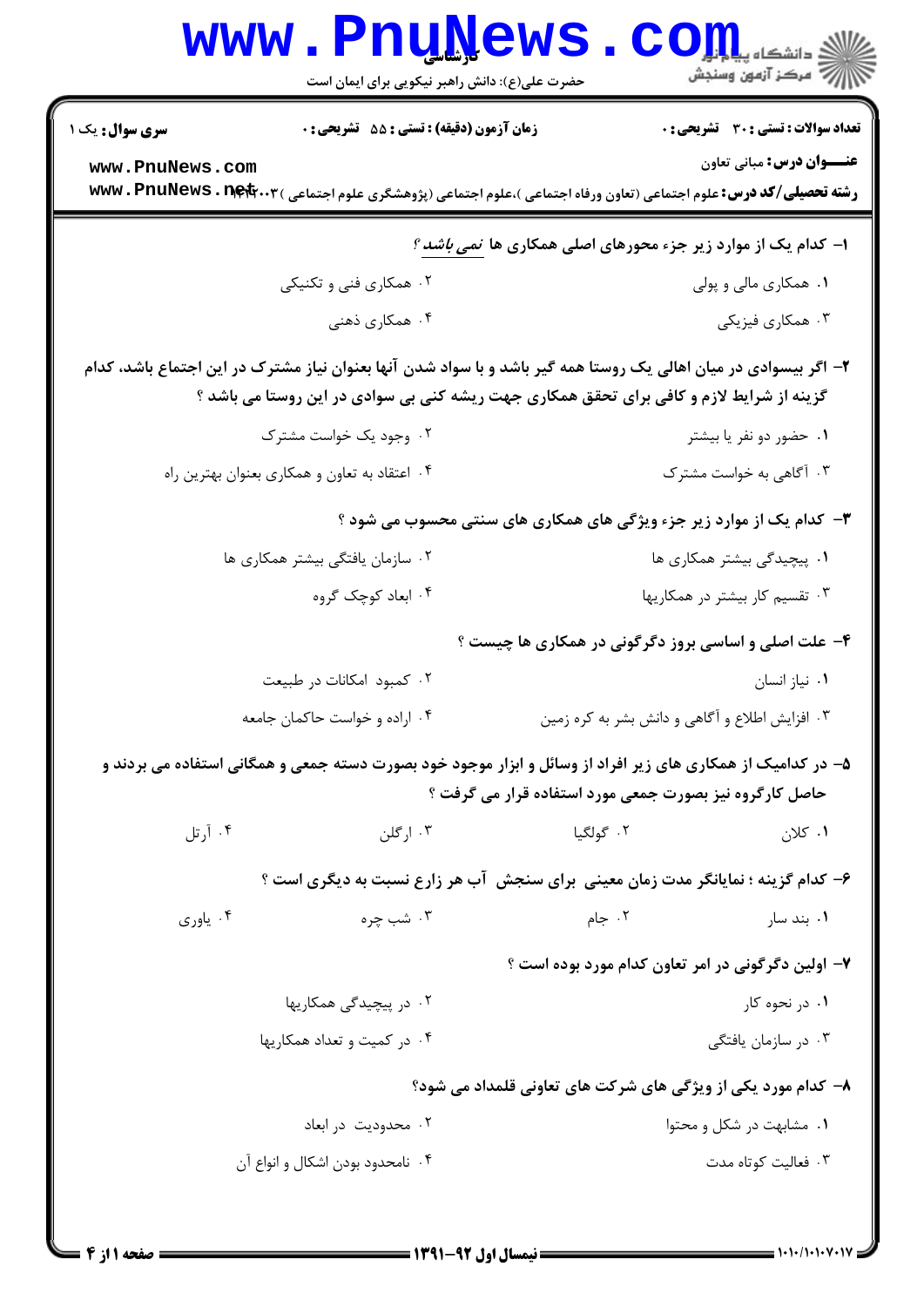|                                                                                        | <b>www.PnuNews</b>                                                                                                                |                                                                               | الله دانشگاه پیام ایران<br>الله عرکز آزمون وسنجش |  |
|----------------------------------------------------------------------------------------|-----------------------------------------------------------------------------------------------------------------------------------|-------------------------------------------------------------------------------|--------------------------------------------------|--|
|                                                                                        | حضرت علی(ع): دانش راهبر نیکویی برای ایمان است                                                                                     |                                                                               |                                                  |  |
| <b>سری سوال : ۱ یک</b>                                                                 | زمان آزمون (دقیقه) : تستی : 55 آتشریحی : 0                                                                                        |                                                                               | <b>تعداد سوالات : تستي : 30 - تشريحي : 0</b>     |  |
| www.PnuNews.com                                                                        | <b>رشته تحصیلی/کد درس:</b> علوم اجتماعی (تعاون ورفاه اجتماعی )،علوم اجتماعی (پژوهشگری علوم اجتماعی ) <b>www . PnuNews . net</b> r |                                                                               | <b>عنـــوان درس:</b> مبانی تعاون                 |  |
|                                                                                        |                                                                                                                                   | ۹- انقلاب صنعتی تحولی بود که در درجه اول و مهم تر از همه در چه موردی رخ داد ؟ |                                                  |  |
|                                                                                        | ۰۲ نیروی محرکه صنعت                                                                                                               |                                                                               | ٠١ ابزار و ادوات                                 |  |
|                                                                                        | ۰۴ محیط کاری                                                                                                                      |                                                                               | ۰۳ مدیریت صنعتی                                  |  |
| ∙۱- کدامیک از عوامل زیر علت اصلی و اساسی پیدایش تعاونی های رسمی در اروپا تلقی می شود ؟ |                                                                                                                                   |                                                                               |                                                  |  |
|                                                                                        | ۰۲ کشف سرزمین های جدید                                                                                                            |                                                                               | ٠١. نهضت حصار كشي انگلستان                       |  |
|                                                                                        | ۰۴ انقلاب صنعتی و پیامدهای آن                                                                                                     |                                                                               | ۰۳ انتقال علوم از شرق به غرب                     |  |
|                                                                                        | ۱۱- عنوان سوسیالیستهای تخیلی برای افرادی چون آون و فوریه از جانب چه کسی مطرح گردید ؟                                              |                                                                               |                                                  |  |
| ۰۴ سیسموندی                                                                            | ۰۳ مارکس                                                                                                                          | ۰۲ سن سیمون                                                                   | ۰۱ ژید                                           |  |
| ۱۲– کدامیک از پیامدهای انقلاب صنعتی موجب کاسته شدن مقام و منزلت انسان شد ؟             |                                                                                                                                   |                                                                               |                                                  |  |
|                                                                                        | ۰۲ تغییر اساسی در مدیریت                                                                                                          |                                                                               | ۰۱ جدائی کار از سرمایه                           |  |
|                                                                                        | ۰۴ اشاعه فرد گرائی                                                                                                                |                                                                               | ۰۳ حاكميت مطلق سرمايه                            |  |
|                                                                                        |                                                                                                                                   | ۱۳- با وقوع انقلاب صنعتی،  اروپا شاهد پیدائی کدامیک از نتایج زیر بود ؟        |                                                  |  |
|                                                                                        | ۰۲ ارائه صحیح خدمات عمومی                                                                                                         |                                                                               | ۰۱ کاهش بیکاری                                   |  |
|                                                                                        | ۰۴ کاهش دستمزدها                                                                                                                  |                                                                               | ۰۳ بهبود شرایط بهداشتی کار                       |  |
|                                                                                        |                                                                                                                                   | ۱۴- کدام مورد نقطه نظر سوسیالیستهای تخیلی را نشان می دهد ؟                    |                                                  |  |
|                                                                                        | ۰۲ طرد ورد انقلاب صنعتي                                                                                                           |                                                                               | ٠١ انتخاب راههاي مسالمت آميز براي تحول           |  |
|                                                                                        | ۰۴ موافقت با مالکیت خصوصی                                                                                                         | ۰۳ رد مساوات طلبی و پذیرش وجود فاصله طبقاتی                                   |                                                  |  |
| ۱۵– در حیطه اصول کاربردی مهم لیبرالیسم اقتصادی کدامیک از موارد زیر صحیح می باشد ؟      |                                                                                                                                   |                                                                               |                                                  |  |
|                                                                                        | ۰۲ تقسیم سود به افراد سهام دار به صورت مساوی                                                                                      |                                                                               | ۰۱ هر سهم یک رأی                                 |  |
|                                                                                        | ۰۴ تخصیص درصد معینی از سود به افراد سهام دار                                                                                      |                                                                               | ۰۳ افراد هریک دارای یک رأی می باشند              |  |
|                                                                                        |                                                                                                                                   |                                                                               | ۱۶- فوریه محرک رفتار انسانی را چه می داند ؟      |  |
|                                                                                        | ۰۲ نگرشها و ذهنیات افراد                                                                                                          |                                                                               | ۰۱ نفسانیات و غرائز                              |  |
|                                                                                        | ۰۴ علاقه به پیشرفت                                                                                                                |                                                                               | ۰۳ میل به کسب ثروت                               |  |
|                                                                                        |                                                                                                                                   |                                                                               |                                                  |  |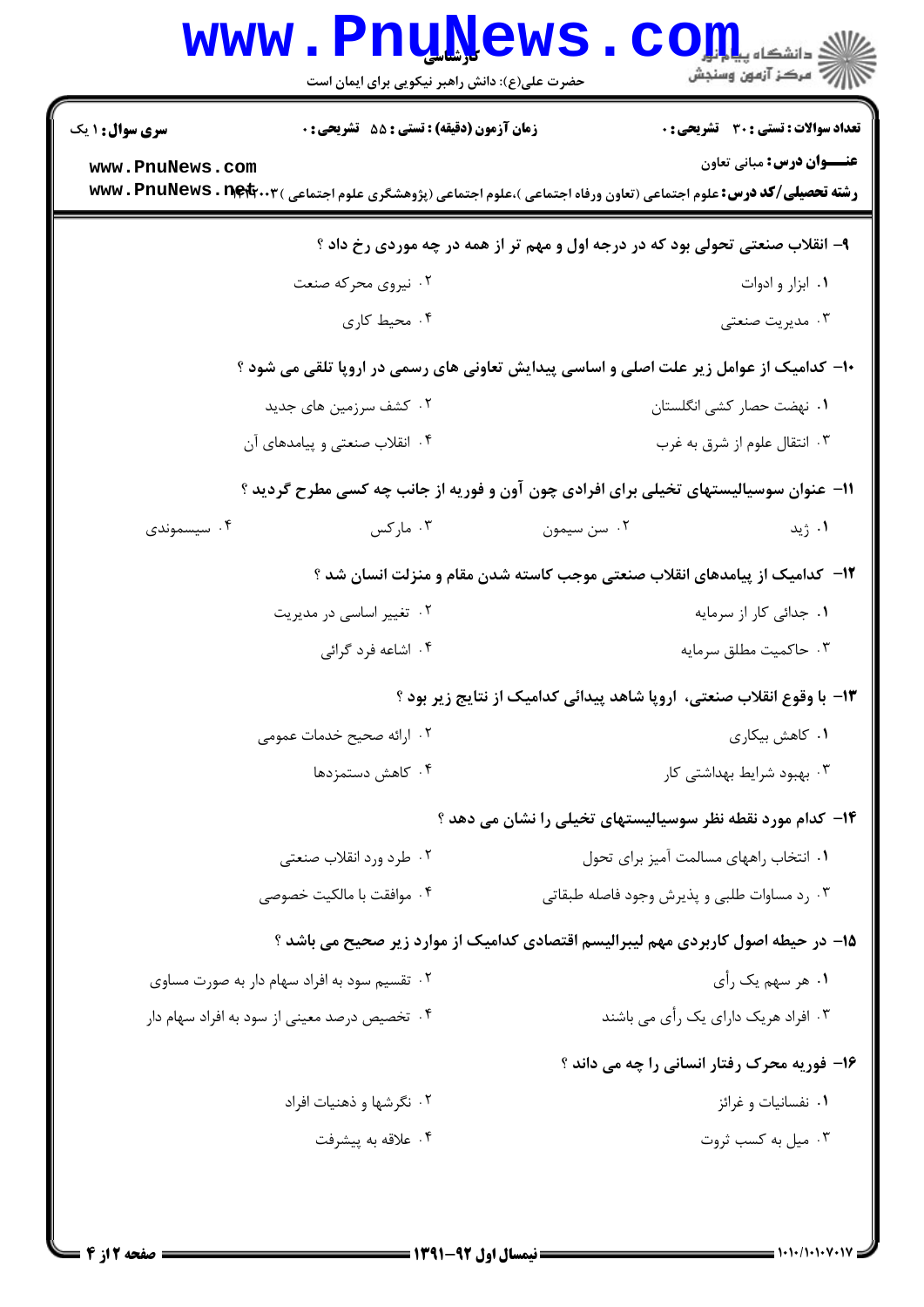|                                                                                                                                                           | <b>www.PnuNews</b><br>حضرت علی(ع): دانش راهبر نیکویی برای ایمان است |                                                                                       | أآآه مرکز آزمون وسنجش                                                                                                                                                 |  |  |
|-----------------------------------------------------------------------------------------------------------------------------------------------------------|---------------------------------------------------------------------|---------------------------------------------------------------------------------------|-----------------------------------------------------------------------------------------------------------------------------------------------------------------------|--|--|
| <b>سری سوال : ۱ یک</b>                                                                                                                                    | <b>زمان آزمون (دقیقه) : تستی : 55 تشریحی : 0</b>                    |                                                                                       | <b>تعداد سوالات : تستی : 30 ٪ تشریحی : 0</b>                                                                                                                          |  |  |
| www.PnuNews.com                                                                                                                                           |                                                                     |                                                                                       | <b>عنـــوان درس:</b> مبانی تعاون<br><b>رشته تحصیلی/کد درس:</b> علوم اجتماعی (تعاون ورفاه اجتماعی )،علوم اجتماعی (پژوهشگری علوم اجتماعی ) <b>www . PnuNews . net</b> y |  |  |
|                                                                                                                                                           |                                                                     |                                                                                       | 17- مالکیت در فالانستر فوریه چگونه بود؟                                                                                                                               |  |  |
| ۴. الهي                                                                                                                                                   | ۰۳ خصوصی                                                            | ۰۲ دسته جمعی و تعاونی                                                                 | ۰۱ دولتی                                                                                                                                                              |  |  |
| 18- آون علل نهایی مشکلات اجتماعی و اقتصادی عصر خود را در چه می دید ؟                                                                                      |                                                                     |                                                                                       |                                                                                                                                                                       |  |  |
| ۰۲ رقابت شدید بین نیروی کار انسانی و ماشین آلات جدید                                                                                                      |                                                                     |                                                                                       | ٠١ حرص وطمع افراد                                                                                                                                                     |  |  |
|                                                                                                                                                           | ۰۴ ضعف مديريت                                                       |                                                                                       | ۰۳ بی مبالاتی حکومت ها                                                                                                                                                |  |  |
| ۱۹- لوئی بلان تمام مصائب اقتصادی را ناشی از چه می دانست ؟                                                                                                 |                                                                     |                                                                                       |                                                                                                                                                                       |  |  |
|                                                                                                                                                           | ۰۲ کمبود منابع تولید                                                |                                                                                       | ٠١ زيادت خواهي كار فرمايان                                                                                                                                            |  |  |
|                                                                                                                                                           | ۰۴ رقابت                                                            |                                                                                       | ۰۳ بی لیاقتی مدیران اقتصادی                                                                                                                                           |  |  |
| +۲- در ؒ جامعه ملی مبادله منصفانه کار ؒ آون ، تولید کنندگان به ازای کالاهای خود چه چیزی دریافت می کردند ؟                                                 |                                                                     |                                                                                       |                                                                                                                                                                       |  |  |
| ۰۴ اوراق کار                                                                                                                                              | ۰۳ مواد اوليه                                                       | ۰۲ کالاهای دیگر                                                                       | ۰۱ پول                                                                                                                                                                |  |  |
| <b>۲۱</b> - کدامیک از موارد زیر جزء اصول مرتبط با عملکرد ایجاد عدالت اجتماعی و توزیع بهتر و مناسبتر ثروت در جامعه <u>محسوب</u><br>نمی شود؟                |                                                                     |                                                                                       |                                                                                                                                                                       |  |  |
| ۰۲ اصل پرداخت مازاد برگشتی                                                                                                                                |                                                                     | ٠١ اصل پرداخت سود محدود به سهام                                                       |                                                                                                                                                                       |  |  |
|                                                                                                                                                           | ۰۴ اصل کنترل دمکراتیک                                               |                                                                                       | ۰۳ اصل تقبل آموزش                                                                                                                                                     |  |  |
| ۲۲– در شرایطی که نظام یک جامعه کامل بوده ؛ولی نحوه فعالیت بعضی از  اجزاء نظام منطبق با انتظار افراد جامعه نباشد ؛چه<br>نوع تعاونی می تواند موثر واقع شود؟ |                                                                     |                                                                                       |                                                                                                                                                                       |  |  |
| ۰۴ تولید                                                                                                                                                  | ۰۳ اعتبار                                                           | ۰۲ تکمیلی                                                                             | ۰۱ بازتابی                                                                                                                                                            |  |  |
|                                                                                                                                                           |                                                                     |                                                                                       | ۲۳- کارکرد مهم تعاونی ها در کشورهای جهان سوم در بخش روستایی چیست؟                                                                                                     |  |  |
|                                                                                                                                                           | ۰۱ حمایت از تولیدکنندگان روستایی در قبال مصرف کنندگان شهری          |                                                                                       |                                                                                                                                                                       |  |  |
|                                                                                                                                                           |                                                                     | ۰۲ حمایت از مصرف کنندگان شهری در قبال قیمت گذاری تولیدات روستائیان                    |                                                                                                                                                                       |  |  |
|                                                                                                                                                           |                                                                     | ۰۳ ایجاد رقابت بین تولیدکنندگان روستایی و مصرف کنندگان شهری برای شکوفایی اقتصاد جامعه |                                                                                                                                                                       |  |  |
|                                                                                                                                                           |                                                                     | ۰۴ ایجاد رابطه بدون واسطه بین تولیدکنندگان روستایی و مصرف کنندگان شهری                |                                                                                                                                                                       |  |  |
|                                                                                                                                                           |                                                                     |                                                                                       | ۲۴- برای اولین بار "محدودیت سود سهام "توسط چه کسی مطرح شد؟                                                                                                            |  |  |
| ۰۴ لوئي بلان                                                                                                                                              | ۰۳ شارل ژید                                                         | ۰۲ الکساندر کامپیل                                                                    | ۰۱ رابرت آون                                                                                                                                                          |  |  |
|                                                                                                                                                           |                                                                     |                                                                                       |                                                                                                                                                                       |  |  |

 $=$  1+1+/1+1+7+1